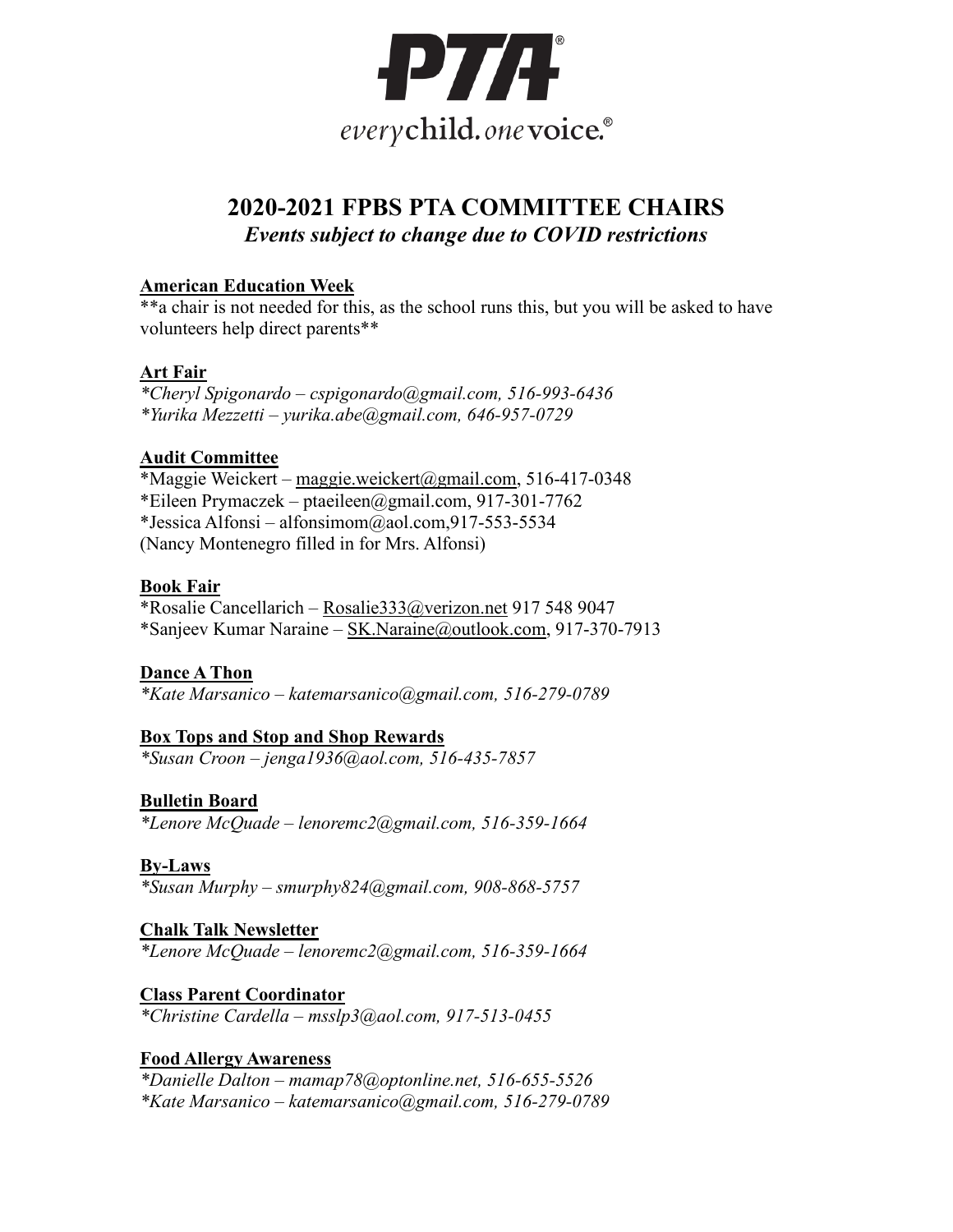### **Halloween Party**

*\*Jennifer Galla – [jmk156@optonline.net,](mailto:jmk156@optonline.net) 516-680-3619 \*Michelle Petruzzi – [michelle.petruzzi@hotmail.com](mailto:michelle.petruzzi@hotmail.com)*, 347-834-1118

### **This year we had our first Halloween House Decorating Contest in lieu of the above. And also a Pumpkin Patch as Covid prevented much else.**

#### **Holiday Sale**

*\*Christine Rizzo-Torres – [crizzotorres@gmail.com,](mailto:crizzotorres@gmail.com) 516-417-6478 \*Michelle Petruzzi – [michelle.petruzzi@hotmail.com](mailto:michelle.petruzzi@hotmail.com)*, 347-834-1118 **Hospitality**

\*Dierdre Moore *– [imetbono@hotmail.com,](mailto:imetbono@hotmail.com)516-456-5805*

**Installation Dinner** *\*Christine Cardella – [msslp@aol.com,](mailto:msslp@aol.com) 917-513-0455*

**Little Doctors Blood Drive** *\*Kate Vine – [Kvine@nybc.org](mailto:Kvine@nybc.org) 516-435-4167*

### **March Math Madness**

\*Eileen Prymaczek – [ptaeileen@gmail.com,](mailto:ptaeileen@gmail.com) 917-301-7762

### **Membership**

*\*Melissa Mazzocco – [mdmazz505@aol.com,](mailto:mdmazz505@aol.com) 718-813-6728*

### **Movie Night**

*\*Terry Paterno – [tpaterno34@gmail.com,](mailto:tpaterno34@gmail.com) 917-816-6296*

### **Multicultural Night**

*\*Lenore McQuade – [lenoremc2@gmail.com,](mailto:lenoremc2@gmail.com) 516-359-1664 \*Pamela Sommo – [psommo12@gmail.com,](mailto:psommo12@gmail.com) 917-968-0607*

#### **Nominating Committee Coordinator**

\*Maggie Weickert – [maggie.weickert@gmail.com,](mailto:maggie.weickert@gmail.com) 516-417-0348

#### **PARP**

\*Michael Richitelli – [mkr1701@hotmail.com](mailto:mkr1701@hotmail.com) 201-519-8455

#### **Pie Sale**

*\*Michelle Petruzzi – [michelle.petruzzi@hotmail.com,](mailto:michelle.petruzzi@hotmail.com) 347-834-1118 \*Michael Richitelli – [mkr1701@hotmail.com,](mailto:mkr1701@hotmail.com) 201-519-8455*

#### **Plant Sale**

*\*Kate Trainor – [kmastrella@gmail.com,](mailto:kmastrella@gmail.com)516-521-3227 \*Jeanine Driscoll – [driscoll.d@att.net,](mailto:driscoll.d@att.net)917-543-0916 \*Michelle Petruzzi – [michelle.petruzzi@hotmail.com,](mailto:michelle.petruzzi@hotmail.com) 347-834-1118*

#### **PTA Website**

*\*Amanda Talty – [amtalty@gmail.com,](mailto:amtalty@gmail.com) 516-659-2783 \*Michelle Petruzzi – [michelle.petruzzi@hotmail.com](mailto:michelle.petruzzi@hotmail.com)*, 347-834-1118 \*Sanjeev Kumar Naraine – [SK.Naraine@outlook.com,](mailto:SK.Naraine@outlook.com) 917-370-7913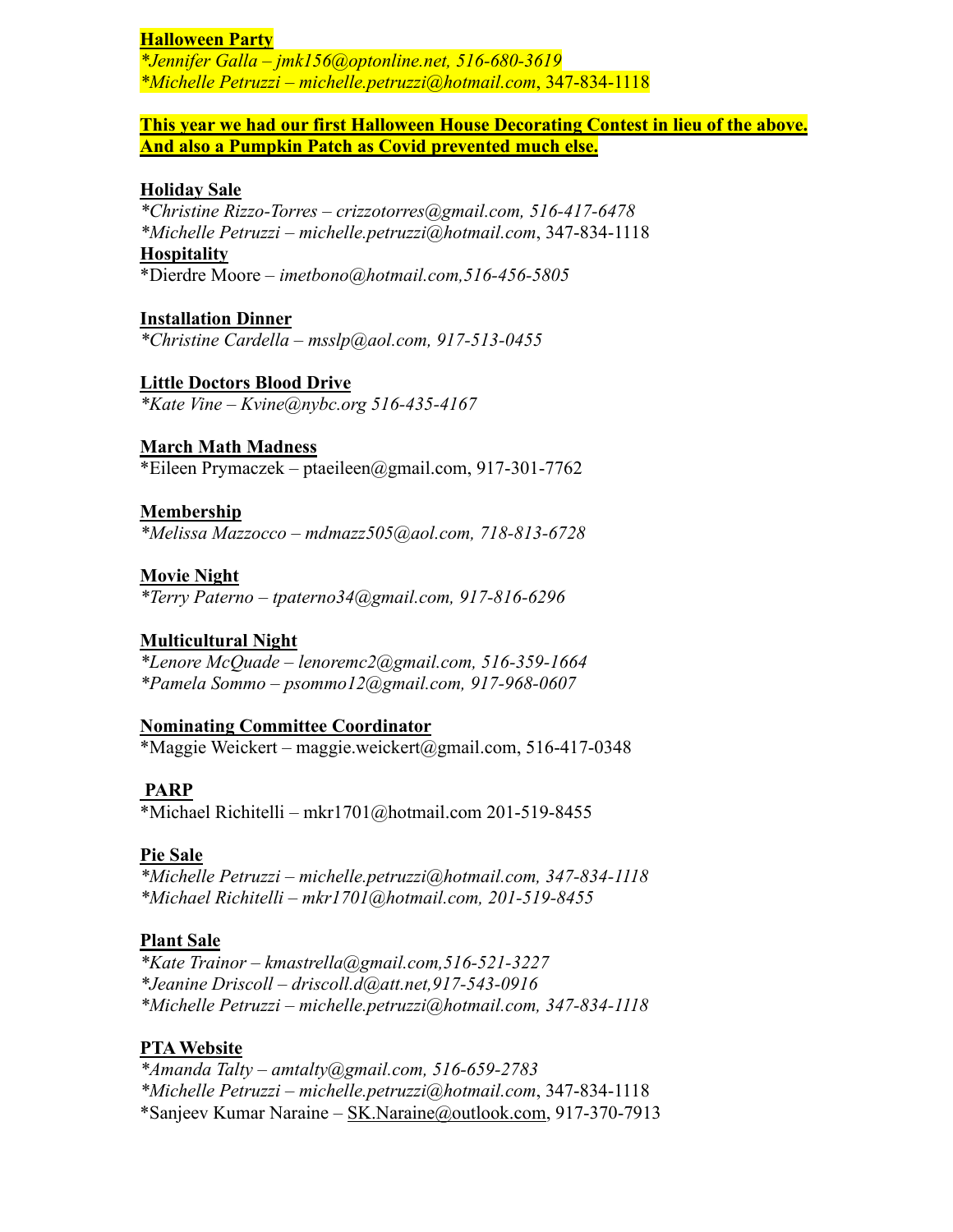## **Safety**

*\*Susan Murphy – [smurphy824@gmail.com,](mailto:smurphy824@gmail.com) 908-868-5757* **SEPTA** \*Lois Katcher – [LoisKatcher@yahoo.com,](mailto:LoisKatcher@yahoo.com) 516-582-7453

### **School Apparel**

*\*Lisa Vigo – [leafie76@aol.com,](mailto:leafie76@aol.com) 516-287-5660* \*Rosalie Cancellarich – [Rosalie333@verizon.net](mailto:Rosalie333@verizon.net) 917 548 9047

### **School Pictures**

*\* Lisa Condran – [Lcondran@gmail.com,](mailto:Lcondran@gmail.com) 917-685-5154*  \*Dierdre Moore *– [imetbono@hotmail.com,](mailto:imetbono@hotmail.com)516-456-5805*

## **School Supplies**

*\*Danielle Dalton – [mamap78@optonline.net,](mailto:mamap78@optonline.net) 516-655-5526*

### **Special Persons' Day**

*\*Nancy Eisenhuth* – [lilcap711@optonline.net,](mailto:lilcap711@optonline.net) 646-824-4703

### **Square One Art Fundraiser**

*\*Melissa Mazzocco – [mdmazz505@aol.com,](mailto:mdmazz505@aol.com) 718-813-6728*

### **Staff Appreciation Day**

*\*Lenore McQuade – [lenoremc2@gmail.com,](mailto:lenoremc2@gmail.com) 516-359-1664 \*Pamela Sommo – [psommo12@gmail.com,](mailto:psommo12@gmail.com) 917-968-0607*

### **Sewanhaka Central Council of PTA'S**

\*Eileen Prymaczek – [ptaeileen@gmail.com,](mailto:ptaeileen@gmail.com) 917-301-7762

## **Pre-K Teddy Bear Picnic**

*\*Pamela Sommo – [psommo12@gmail.com,](mailto:psommo12@gmail.com) 917-968-0607*

### **Worlds Finest Chocolates**

\*Lisa Condran – [lcondran@gmail.com,](mailto:lcondran@gmail.com) 917-685-5154

## **6th Grade Yearbook & Dues Committee**

**(this is a committee that will use funds from dues collected through the 6th grade faculty chair to pay for 6th grade activities which include the graduation,dance and yearbook)**

*\*Mrs. Armstrong – [BArmstrong@fpbsd.org](mailto:BArmstrong@fpbsd.org) (Maternity Leave) \*Mr. Salerno – [Dsalerno@fpbsd.org](mailto:Dsalerno@fpbsd.org)*

### **6th Grade Coordinator/Graduation Reception** *\*Kate Marsanico – [katemarsanico@gmail.com,](mailto:katemarsanico@gmail.com) 516-279-0789*

## **6th Grade Dance**

*\*Michelle Petruzzi –* [michelle.petruzzi@hotmail.com](mailto:michelle.petruzzi@hotmail.com)*, 347-834-1118 \*Christine Cardella –* [msslp@aol.com](mailto:msslp@aol.com)*, 917-513-0455*

## *World Language Program 5th & 6th Grade*

*\*Rosalie Cancellarich – [Rosalie333@verizon.net](mailto:Rosalie333@verizon.net) 917 548 9047*